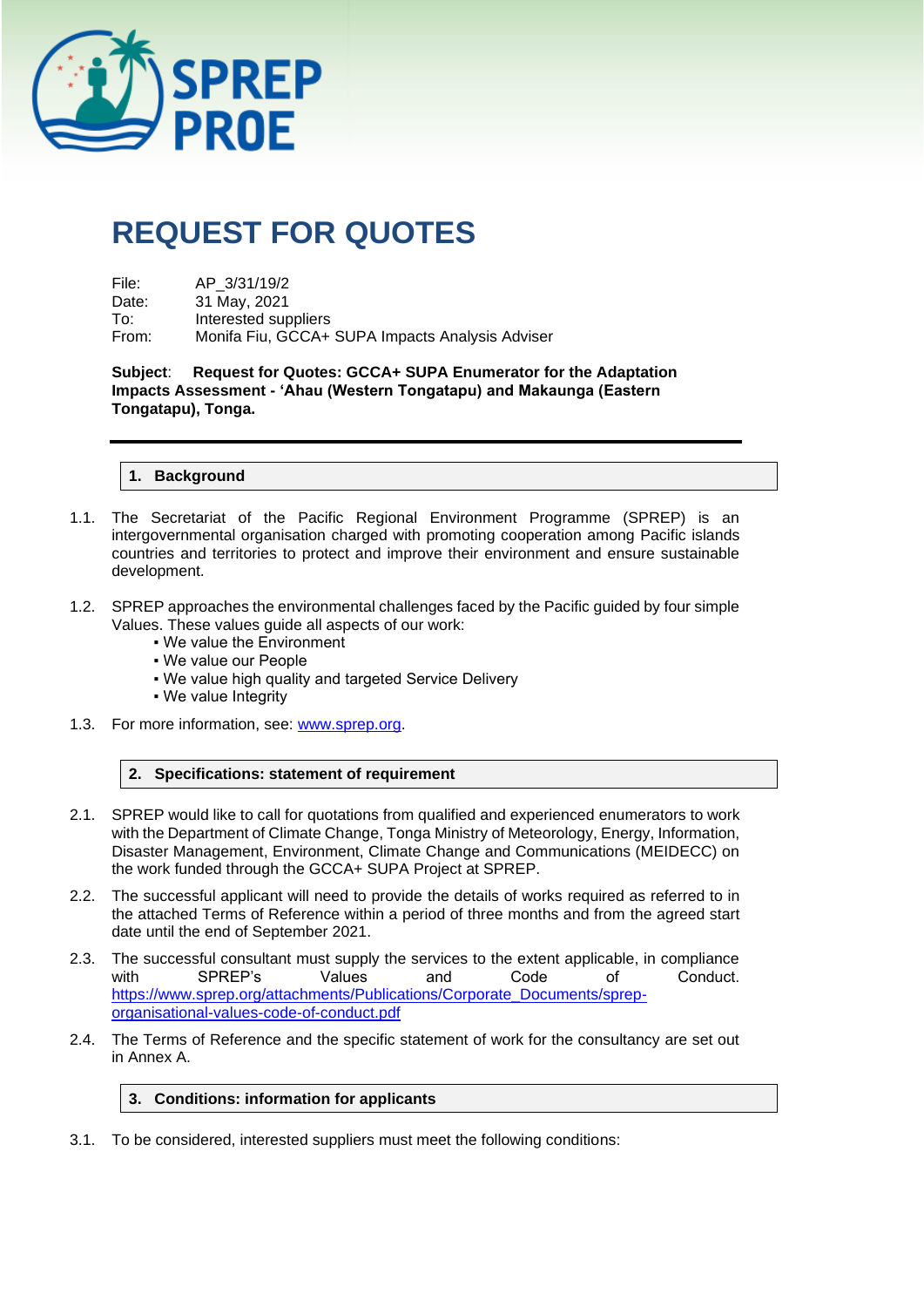

- i. Must be a Tongan resident, eligible to work in Tonga, must be fluent in Tongan and understand the Tongan community interaction/engagement customs or cultural approach.
- ii. Submit a CV to demonstrate the consultant has the relevant experience, skills, and qualifications to carry out this contract successfully.
- iii. Provide at least three referees most recent and relevant to this work.
- iv. Provide examples of prior relevant work outputs; and
- v. Complete the tender/quotation application form (please note you are required to complete all areas in full as requested on the form, particularly the statements to demonstrate you meet the selection criteria – DO NOT refer us to your CV or your Technical Proposal. Failure to complete the tender/quotation application form will result in the application not being considered).
- vi. Sign the conflict of interest form.

#### **4. Submission guidelines**

- 4.1. Quotation documentation should demonstrate that the interested supplier satisfies the conditions stated above and is capable of meeting the specifications and timeframes. Documentation must also include supporting examples to address the evaluation criteria.
- 4.2. Quotation documentation should outline the interested supplier's complete proposal:
	- a) The CV of the proposed personnel highlighting relevant experience.
- 4.3. Provide three referees relevant to this submission, including the most recent work completed.
- 4.4. Bidders must insist on an acknowledgement of receipt of proposals/bids.

## **5. Tender/Quote Clarification**

5.1. Any clarification questions from applicants must be submitted by email to [procurement@sprep.org](mailto:procurement@sprep.org) before 14 June 2021. A summary of all questions received with an associated response will be posted on the SPREP website www.sprep.org/tender by 16 June 2021.

#### **6. Evaluation criteria**

- 6.1. SPREP will select a preferred supplier on the basis of SPREP's evaluation of the extent to which the documentation demonstrates that the quote offers the best value for money, and that the bidder/ satisfies the following criteria.
	- i. Education Completion of Higher Secondary Education (10+ 2 pass, preferably with Mathematics) or degree level (Mathematics or Science) in tertiary institution would be an advantage (25%);
	- ii. Experience Relevant experience in minimum 2 surveys, preferably on national surveys (25%);
	- iii. Competency Computer literate and familiarity with the use of android smart phones (25%);
	- iv. Competency Tongan resident, eligible to work in Tonga, must be fluent in Tongan and understand the Tongan community interaction/engagement customs or cultural approach (25%).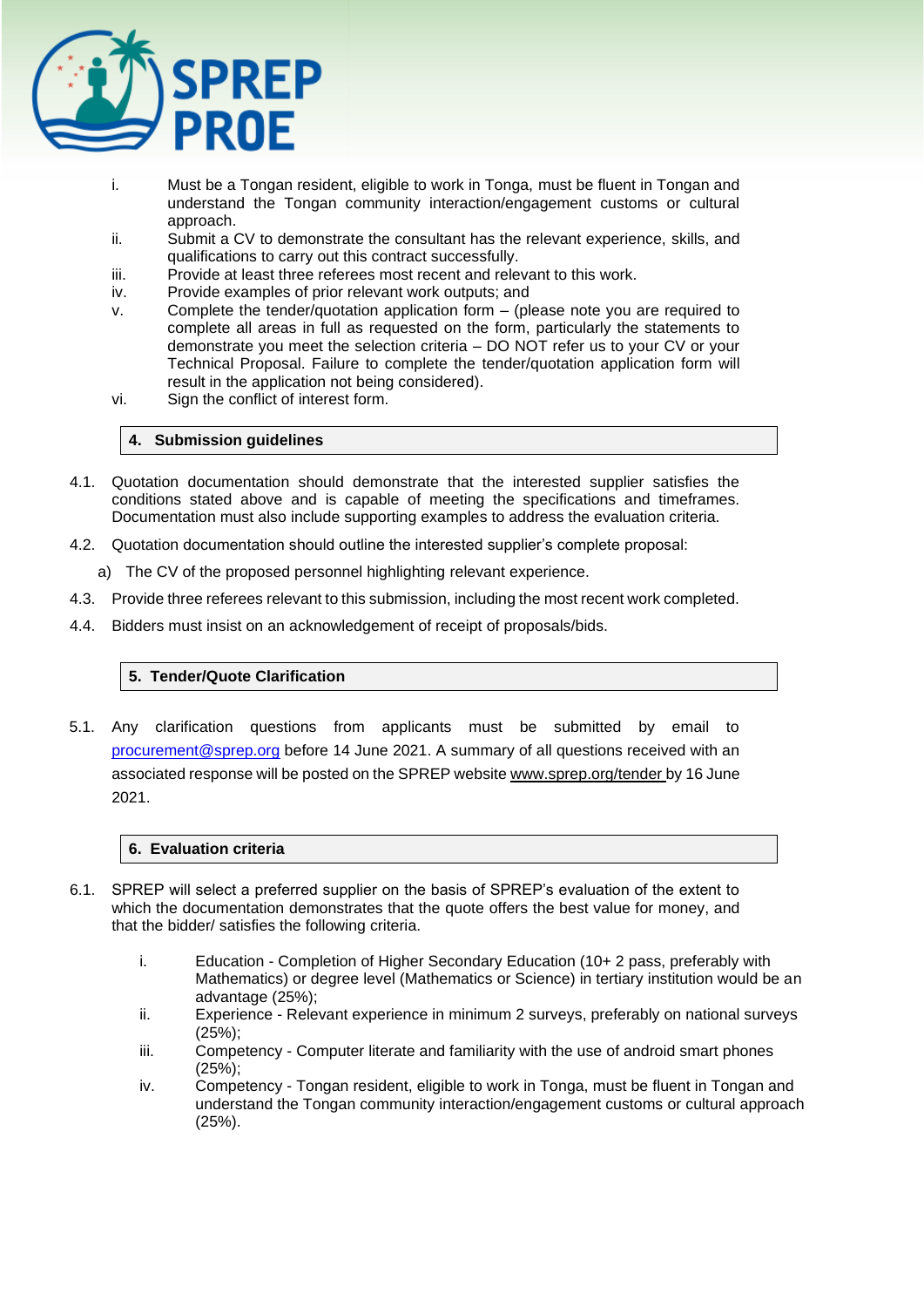

## **7. Deadline**

- 7.1. **The due date for submission of the quotation is: 17 June 2021, midnight (Apia, Samoa local time).**
- 7.2. Late submissions will be returned unopened to the sender.
- 7.3 Please send all quotations clearly marked 'QUOTATION: **GCCA+ SUPA Enumerator for the Adaptation Impacts Assessment - 'Ahau (Western Tongatapu) and Makaunga (Eastern Tongatapu), Tonga**' to one of the following methods:

Mail: SPREP Attention: Procurement Officer PO Box 240 Apia, SAMOA Email: [tenders@sprep.org](mailto:tenders@sprep.org) (MOST PREFERRED OPTION)<br>Fax: 685 20231 Fax: 685 20231 Person: Submit by hand in the tenders box at SPREP reception, Vailima, Samoa.

SPREP reserves the right to reject any or all quotations and the lowest or any quotation will not necessarily be accepted.

**For any complaints regarding the Secretariat's quotations please refer to the Complaints section on the SPREP website**  <http://www.sprep.org/accountability/complaints>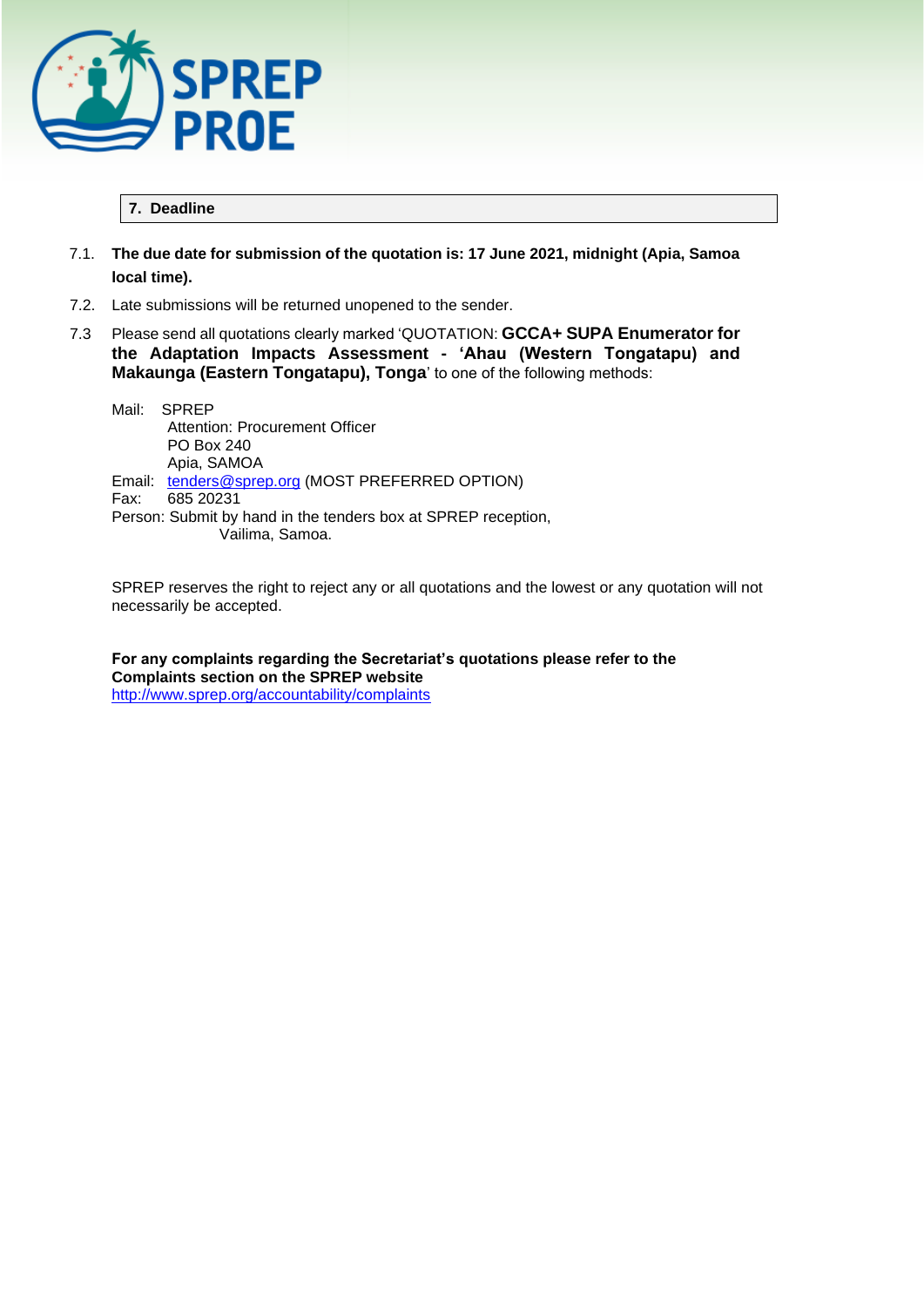

# **ANNEX A**

## **TERMS OF REFERENCE**

## **GCCA+ SUPA Enumerator for the Adaptation Impacts Assessment - 'Ahau (Western Tongatapu) and Makaunga (Eastern Tongatapu), Tonga.**

## **1. Background**

The Global Climate Change Alliance Plus Scaling Up Pacific Adaptation (GCCA+ SUPA) Project is seeking a technical consultant to help remotely with the development of a methodology for impacts' assessment of past climate change adaptation interventions. The intent of this consultancy is to clarify how the impact analysis of completed climate and disaster risk interventions in the four trial countries, input to developing a methodology for impact assessment of adaptation actions of a specified frame of time.

This consultancy will support this by finalising a developed methodology for impacts' assessment of climate change adaptation actions. Impact assessment of climate change adaptation interventions, several years after their completion, is a major gap in the Pacific countries. (Standard end-of-project evaluations focus almost entirely on outputs and are usually conducted around the project end-date). Yet without information about longer-term impact, Pacific nations remain in a cycle of designing and executing new adaptation initiatives which in many cases do not fulfil their hoped-for long-term potential. Pacific countries need an objective impact assessment of past interventions that shifts their planning horizons from the short-term project approach to the medium term (10+ years) sector resilient approach.

In utilising an information and knowledge management approach, an impact methodology will be designed and tested on a spectrum of adaptation interventions noting that different adaptations may need different methodologies. To do this, information on past adaptation interventions completed in the past 5-years will be compiled.

An approach to assess impacts of these past sector-focussed adaptation interventions will then be developed. However, key criteria for assessing past interventions include:

- (i) effectiveness,
- (ii) sustainable social and behavioural changes (e.g., enhanced decision-making skills for women and vulnerable groups),
- (iii) successful lessons and practices, and;
- (iv) overall resilience of completed climate change adaptation interventions.

The impact methodology will be tested in four trial countries and integrated into a userfriendly database module which can be added to existing national climate change portals. Training will be provided by SPREP project team in collaboration with country focal points for Climate Change, thus, equipped to install, populate and customise the adaptation impacts database that can be applied to inform their national prioritisation and decision making.

The other countries taking part in this GCCA+ SUPA Action will be involved in training activities and information sharing sessions at regional meetings.

Besides supporting longer-term national decision making, the adaptation impact databases for each trial country will also contribute to national and regional baselines on which to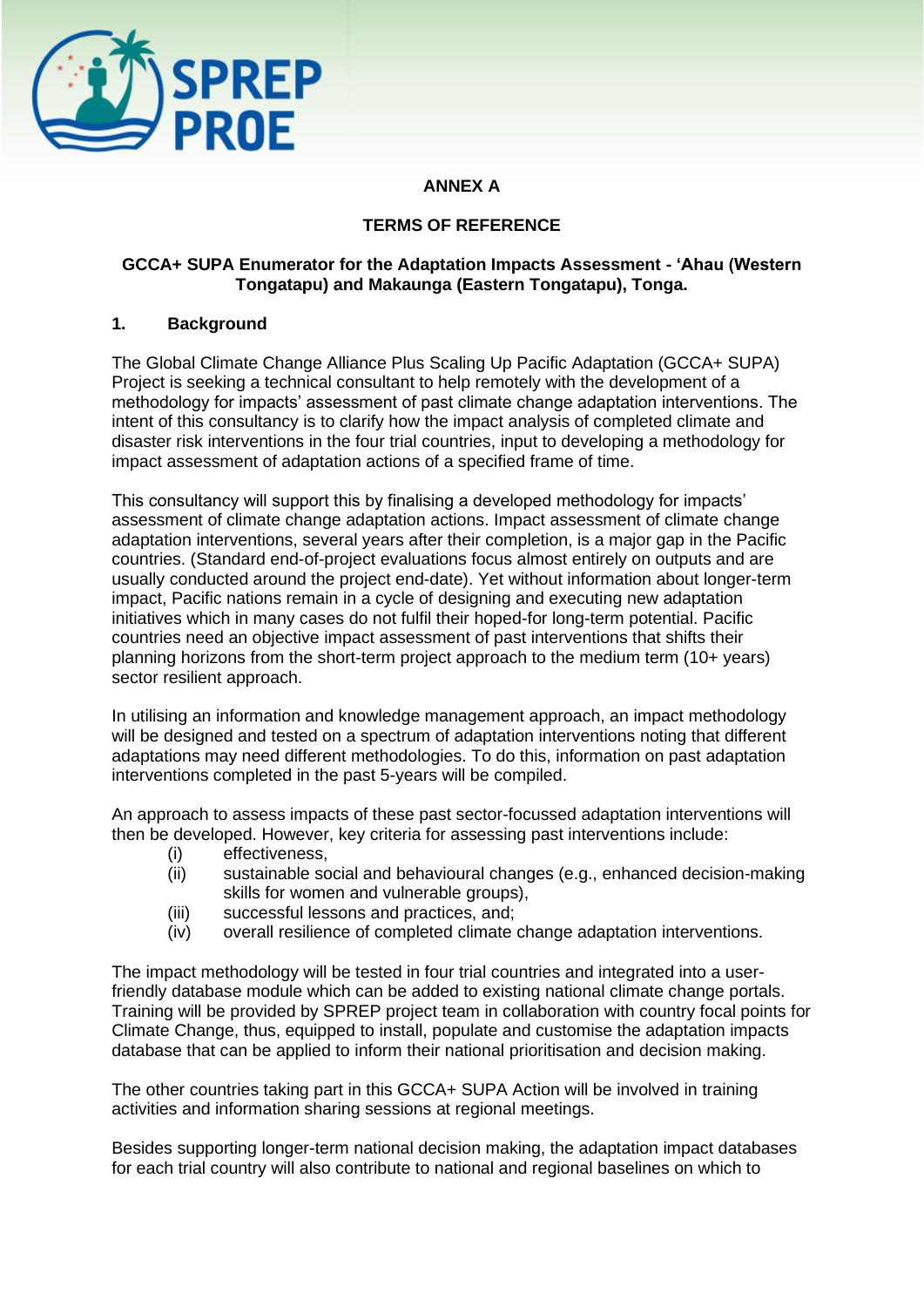

assess the Framework for Resilient Development in the Pacific (FRDP) and to the GCCA+ lessons learnt.

# **2. Scope of Consultancy**

The enumerator will be required to work closely with the Director for Climate Change, MEIDECC and GCCA+ SUPA SPREP Project Team to provide feedback and input to the trial social survey questionnaire on the open-source KoBo Toolbox application. Field trial of the social surveys by the enumerator will enable data collection in benefitted communities from select past adaptation actions and provide feedback on key questions to measure local impact with a potential to link up with national official count surveys as means to monitor impact of incremental adaptation in identified areas.

Because of its need to be comprehensive but tailored to the localised conditions where these interventions were established, an analysis of the impact of the adaptation effort will constitute the physical, ecological, and human elements. The data and indicators to capture changes resulting from adaptation in the climatic context of variability and extreme events, are location-specific and time-sensitive. It should be noted that some important issues may not be measured by indicators because of data limitations, scientific uncertainty, or a lack of robust monitoring program in place since completion of these adaptation projects.

However, some considerations for measure of effectiveness and or the impact of the adaptation intervention in question involves:

- the ability to bear the cost of maintenance of an adaptation;
- the value placed on the extent of protection of natural assets e.g. mangrove area, beach or a particular habitat before that adaptation measure;
- account for changes be it biophysical, possibly caused by an adaptation within a climatic context;
- examine results of social surveys on vulnerable groups and impact of the adaptation intervention on their livelihoods and safety; influence of an adaptation on the socioeconomic status of benefited families, the disability, elderly, women, youth and children in the targeted community.

Special attention should be given to those environmental and social interactions that will merit quantitative analysis and those for which qualitative analyses should be carried out.

# **3. Specific Tasks**

The proposed survey work will focus on two communities in Tongatapu which are 'Ahau (Western Tongatapu) and Makaunga (Eastern Tongatapu) targeted by priority adaptation interventions in the last 5 years. The social surveys will collect information from beneficiaries in these past adaptation projects/interventions. Noting that a variety of adaptation actions have achieved many natural resource management goals, the questionnaire format suggests a systematic way of collecting data on **four** key result areas of adaptation:

- (i) Most vulnerable people and communities;
- (ii) Health, well-being, food and water security;
- (iii) Ecosystem services by the national environment;
- (iv) Infrastructure and built environment.

Focused questions per section can be used on its own given the realistic level of sampling effort and appropriate approach to conduct surveys with either a focus group or benefiting households of adaptation actions in focus.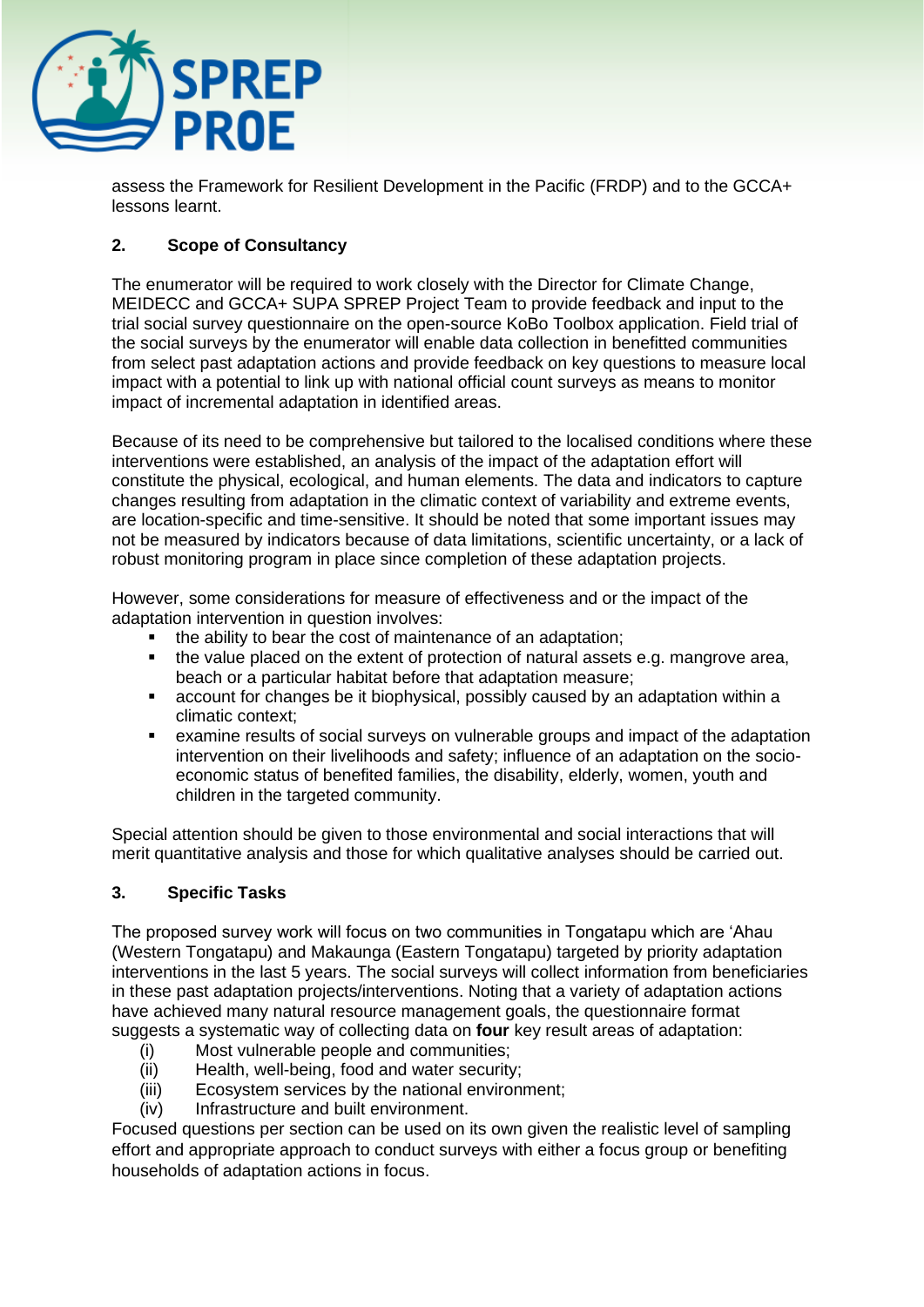

In each, a social survey will be conducted with at least 50% of the benefiting community and focus group interviews with number of respondents; head of the village and additional community leaders randomly selected from a set of pre-identified community leaders.

The enumerator will work under direct supervision of the Bureau of Statistics, Tonga, and Director for Climate Change, MEIDECC and in liaison with the GCCA+ SUPA SPREP National Consultant for Impacts Analysis/Adaptation Specialist – Tonga, for the development of an impacts' analysis methodology.

The MEIDECC will be responsible to monitor the survey work in the field jointly with GCCA+ SUPA SPREP National Impacts Analysis/Adaptation Specialist - Tonga. The task of enumerator will be to:

- (i) Participate in the training programmes to be organised for enumerator by SPREP in consult with MEIDECC and Bureau of Statistics, Tonga;
- (ii) Participate in pre-testing of questionnaire on the KoBo Toolbox application with the GCCA+SUPA field team;
- (iii) Provide feedback in revising the questionnaire following the pre-testing results;
- (iv) Conduct the field survey under the supervision of Bureau of Statistics and Director for Climate Change, MEIDECC.

## **4. Deliverables**

- (i) Completed data files of questionnaires: Primary Sampling Unit (PSU) numbers to be allocated by MEIDECC and GCCA+ SUPA SPREP Project Team.
- (ii) Cross-checked the data integrity of completed forms from the social surveys conducted.
- (iii) Uploaded all finalised forms from the social surveys conducted onto the KoBo Toolbox Application and submitted to the network server.

# **5. Logistical and Reporting Arrangements**

The enumerator will be funded through the GCCA+ SUPA Project at SPREP.

The enumerator will liaise with the GCCA+ SUPA SPREP National Consultant for Impacts Analysis/Adaptation Specialist – Tonga and the Director for Climate Change, MEIDECC for technical advice and guidance.

## **6. Requirements**

| <b>Technical Evaluation Criteria</b> |                                                                                                                                                                             | <b>Obtaining Score</b> |
|--------------------------------------|-----------------------------------------------------------------------------------------------------------------------------------------------------------------------------|------------------------|
|                                      | Completion of Higher Secondary Education (10+ 2 pass,<br>preferably with Mathematics) or degree level (Mathematics<br>or Science) in tertiary institution would be a bonus. | 25%                    |
| ii.                                  | Relevant experience in minimum 2 surveys, preferably on<br>national surveys.                                                                                                | 25%                    |
| iii.                                 | Computer literate and familiarity with the use of android<br>smart phones.                                                                                                  | 25%                    |